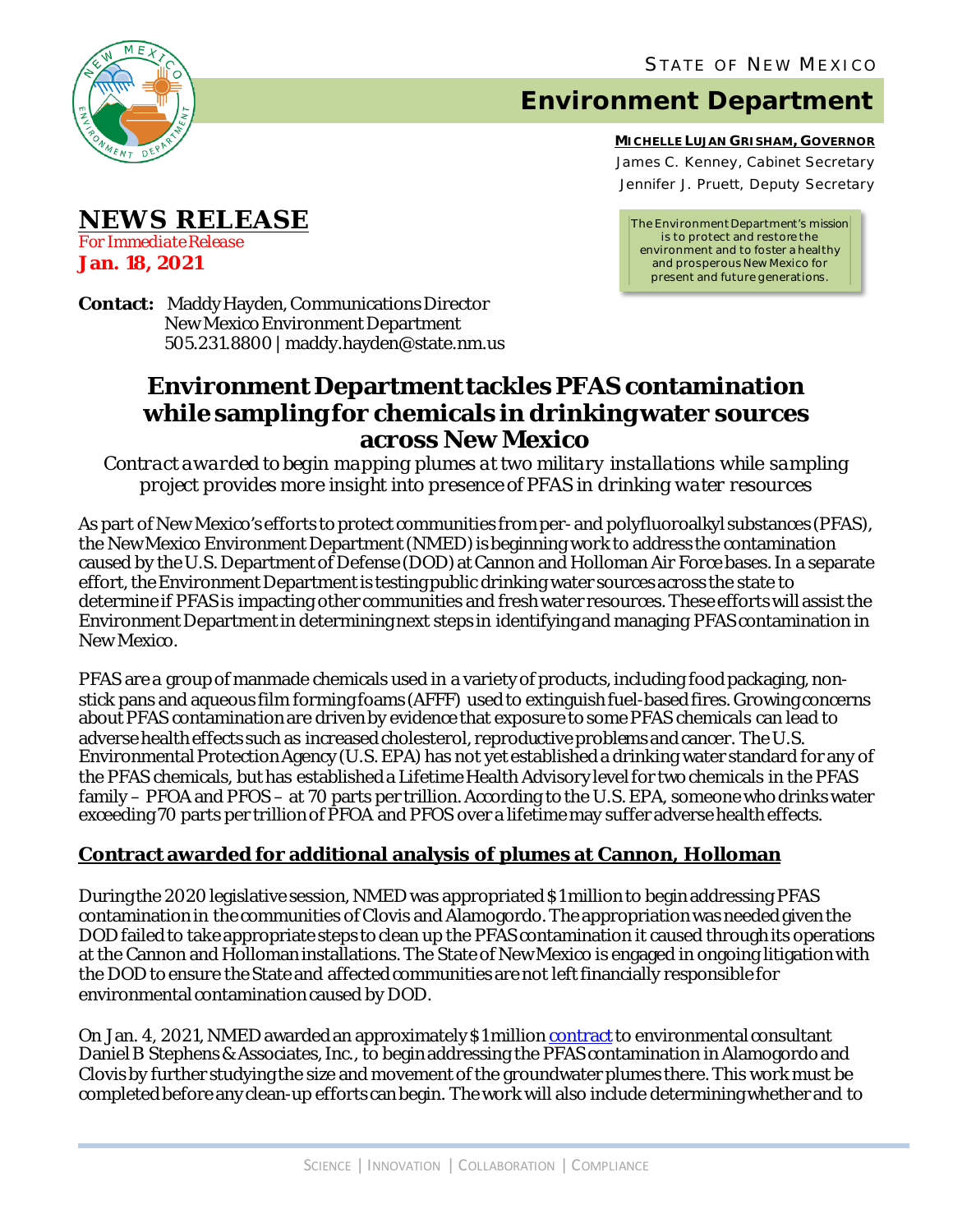what extent nearby public water systems are impacted as well as area wildlife. PFAS concentrations well above the U.S. EPA's Lifetime Health Advisory are present within these plumes.

"This is a major step forward in solving the problem handed to New Mexicans by the Defense Department." said NMED Cabinet Secretary James Kenney. "While New Mexicans are paying the bill for this effort today, the State is determined to recoup from the federal government every dollar we spend."

This work will begin in the next few weeks and NMED will keep the communities of Alamogordo and Clovis updated on the project's progress.

## **Sampling underway in 19 New Mexico counties**

This sampling effort –which started in mid-2020 and will continue through mid-2021 – focuses on multiple ground and surface water supplies in 19 New Mexico counties. Results from 15 public water systems, as well as multiple surface water sampling locations, are available [here.](https://www.env.nm.gov/pfas/data/) To date, the data from this effort does not indicate any imminent public health threats. NMED will add testing data as it becomes available over the course of the study. Prior to implementing this effort, NMED was only aware of PFAS contamination in drinking water supplies at a few locations around the state stemming from aqueous firefighting foams (AFFF) used at two U.S. DOD installations in Alamogordo and Clovis.

None of the results received so far show levels of PFOS or PFOA at or above the Lifetime Health Advisory. NMED notifies each drinking water system involved in the study of the results when they become available. In the absence of federal or state regulations specific to PFAS in drinking water, followup actions based on these results are at the discretion of the water system. NMED is providing support to these systems as requested, including guidance related to public notification and strategies to limit exposure.

If, during the study, levels of PFOS and PFOA are detected in drinking water resources above the Lifetime Health Advisory, NMED will work with public water systems to identify the best mitigation options, if requested.

"The first step toward addressing PFAS contamination in New Mexico is finding out where these chemicals are," said Rebecca Roose, NMED Water Protection Division Director. "We are vigilant in deploying our limited resources to gather the best available data and share it with the public in a transparent way."

NMED is conducting the sampling effort with the support of the U.S. Geological Survey (USGS). USGS will publish a final report of the findings in the summer of 2022. These results will be used to inform NMED's ongoing strategies and actions to address PFAS contamination in New Mexico, which may include additional sampling, source investigations, and treatment of contaminated water. NMED is also considering, in the continued absence of federal drinking water standards for PFAS, undertaking the resource-intensive process of developing state-specific standards in the coming years as additional data becomes available.

PFAS are known as "forever" chemicals because they do not easily degrade in the environment due to their chemical properties. Thus, PFAS can accumulate over time in soil, water, and living organisms and have been found in water sources around the world.

More information on PFAS is available on the U.S. EPA's website.

###

NMED does not discriminate on the basis of race, color, national origin, disability, age or sex in the administration of its programs or activities, as required by applicable laws and regulations. NMED is responsible for coordination of compliance efforts and receipt of inquiries concerning nondiscrimination requirements implemented by 40 C.F.R. Parts 5 and 7, including Title VI of the Civil Rights Act of 1964, as amended; Section 504 of the Rehabilitation Act of 1973; the Age Discrimination Act of 1975, Title IX of the Education Amendments of 1972, and Section 13 of the Federal Water Pollution Control Act Amendments of 1972. If you have any questions about this notice or any of NMED's non-discrimination programs, policies or procedures, you may contact: